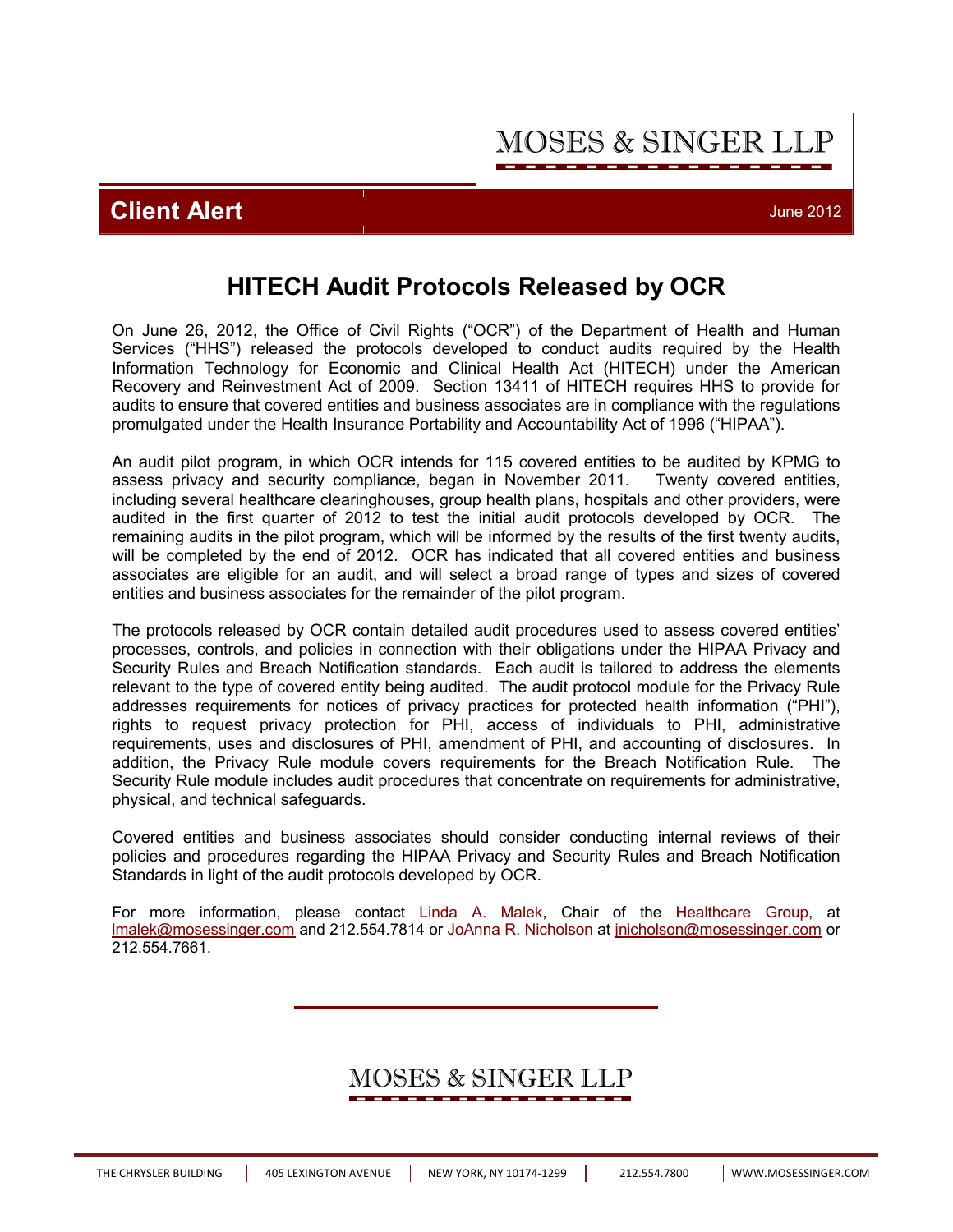Since 1919, [Moses & Singer](http://www.mosessinger.com/firm_profile/firm_description.php) has provided legal services to diverse businesses and to prominent individuals and their families. Among the firm's broad array of U.S. and international clients are leaders in banking and finance, entertainment, media, real estate, healthcare, advertising, and the hotel and hospitality industries. We provide cost-effective and result-focused legal services in the following primary areas:

- Accounting Law Practice
- · Advertising
- · Asset Protection
- · Banking and Finance
- · Business Reorganization, Bankruptcy and Creditors' Rights
- · Corporate/M&A
- · Global Outsourcing and Procurement
- · Healthcare
- · Hotel and Hospitality
- Income Tax
- · Intellectual Property
- · International Trade
- Internet/Technology
- · Labor, Employment & Employee **Benefits**
- · Legal Ethics & Law Firm Practice
- · Litigation
- Matrimonial and Family Law
- Privacy and Cybersecurity
- · Private Funds
- · Promotions
- · Real Estate
- · Securities and Capital Markets
- Securities Litigation
- · Sports & Entertainment
- · Trusts and Estates
- · White Collar Criminal Defense and Government Investigations

The Chrysler Building 405 Lexington Avenue New York, NY 10174-1299 Tel: 212.554.7800 Fax: 212.554.7700

2200 Fletcher Avenue Fort Lee, NJ 07024 Tel: 201.363.1210 Fax: 201.363.9210 Abraham Y. Skoff, Esq. Managing Attorney for New Jersey



Moses & Singer LLP is the New York City law firm member of the MSI Global Alliance (MSI). MSI is one of the world's leading international alliances of independent legal and accounting firms, with over 250 member firms in 100 countries <www.msiglobal.org.>

#### Disclaimer

Viewing this or contacting Moses & Singer LLP does not create an attorney-client relationship.

This is intended as a general comment on certain developments in the law. It does not contain a complete legal analysis or constitute an opinion of Moses & Singer LLP or any member of the firm on the legal issues herein described. This contains information that may be modified or rendered incorrect by future legislative or judicial developments. It is recommended that readers